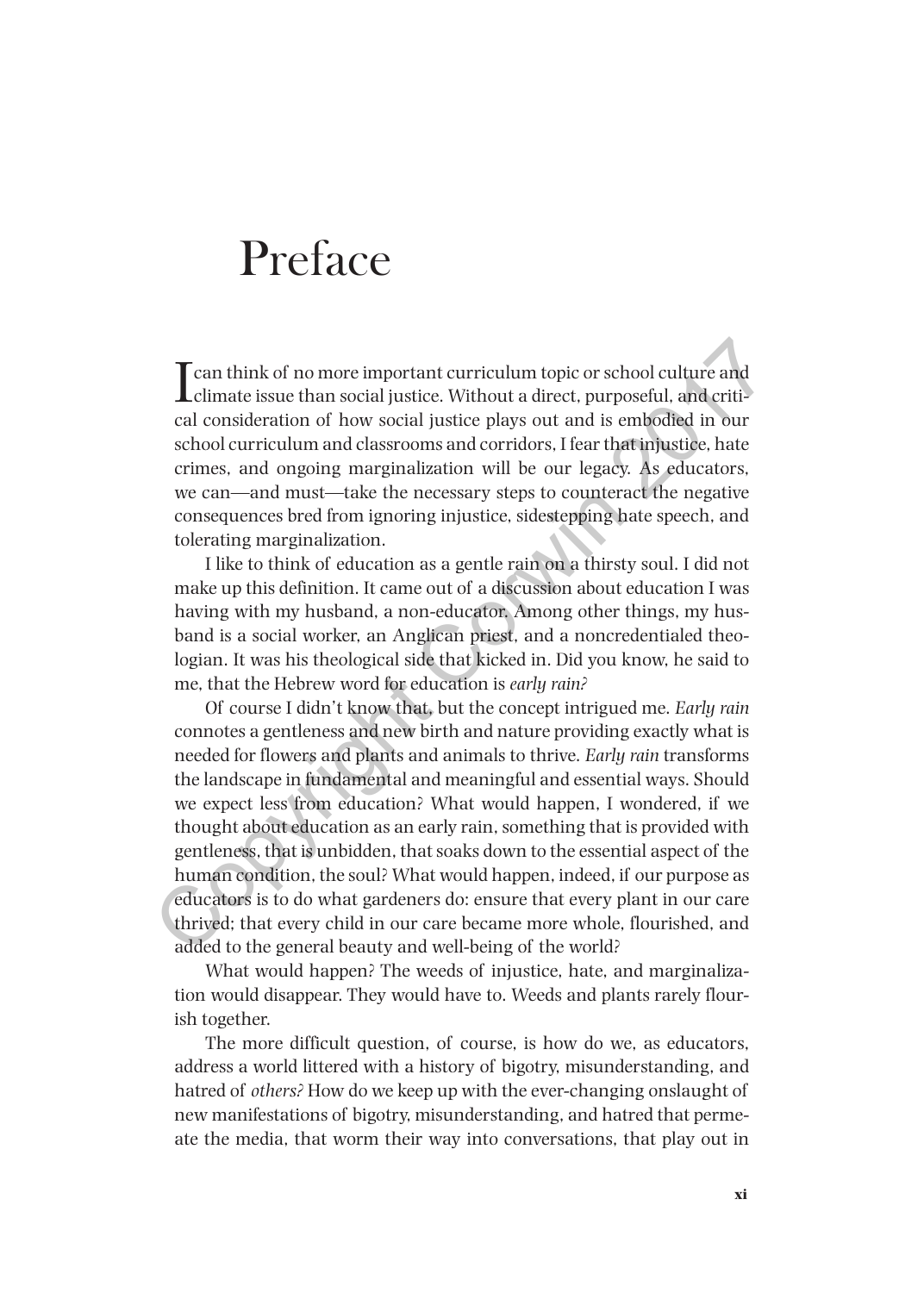## **xii • We Must Say No to the Status Quo**

perverse policies, and that show up in malevolent individual and group actions?

In other words, how can we, as educators, make a difference? What do we need? What do our students need? How can we come together to honestly question and knowingly interrupt a system and ways of thinking that we have been conditioned to accept as normal?

## **GO TO THE PLACE WHERE NO ONE ELSE HAS BEEN**

This book is an attempt to answer these questions. It is both a portrayal of my experiences as a White middle-class teacher, administrator, and professional developer on a lifelong quest to become an ally in the battle for social justice. This portrayal is dissected and sifted through a social justice lens as a way of elucidating the many concepts and theories that play into the work of a social justice ally.

In many ways, it is a storybook, and purposefully so. Stories leave room for interpretation and personalization.

Storytelling is a fundamental means of meaning making (Wells, 1987). It is part of our DNA. We love to hear and retell stories. Isn't that what we do when we get together with friends or when we need to illustrate a point? Stories anchor abstract ideas in an accessible medium. They take the sting out of emotionally charged experiences. They personalize and connect.

I know it is desirable, certainly fashionable, and undoubtedly comforting for authors to provide readers with a blueprint, an irrefutable-sounding, authority-imbued list of the ten next steps or five most powerful best practices or the three things you need to know in order to do whatever it is the book is about, along with a detailed description of what the desired outcome will look like, feel like, sound like and how it will operate. But I will not do that. I will not do this for one reason. I do not have a foolproof definitive recipe to become an ally in the battle for social justice. Nor should you. The reason is because it does not exist. A socially just world needs to be created. A socially just world is a work in progress. The end point, a new order, cannot be fathomed from our current vantage point. **GO TO THE PLACE WHERE NO ONE ELSE HAS BEEN**<br>This book is an attempt to answer these questions. It is both a portrayal of<br>my experiences as a White middle-class teacher, administrator, and pro-<br>fessional developer on a li

My position is quite simple, but it springs from the coming together of many disparate ideas, the inevitable lessons learned from a lifetime of experiences, and the deep suspicion that complex issues defy simple solutions. There is no single, foolproof way to become an ally in the battle for social justice. There is no single, foolproof way to create the socially just world our marginalized students crave and allies desperately desire for them. If I provided you with a blueprint, a list of next steps or a litany